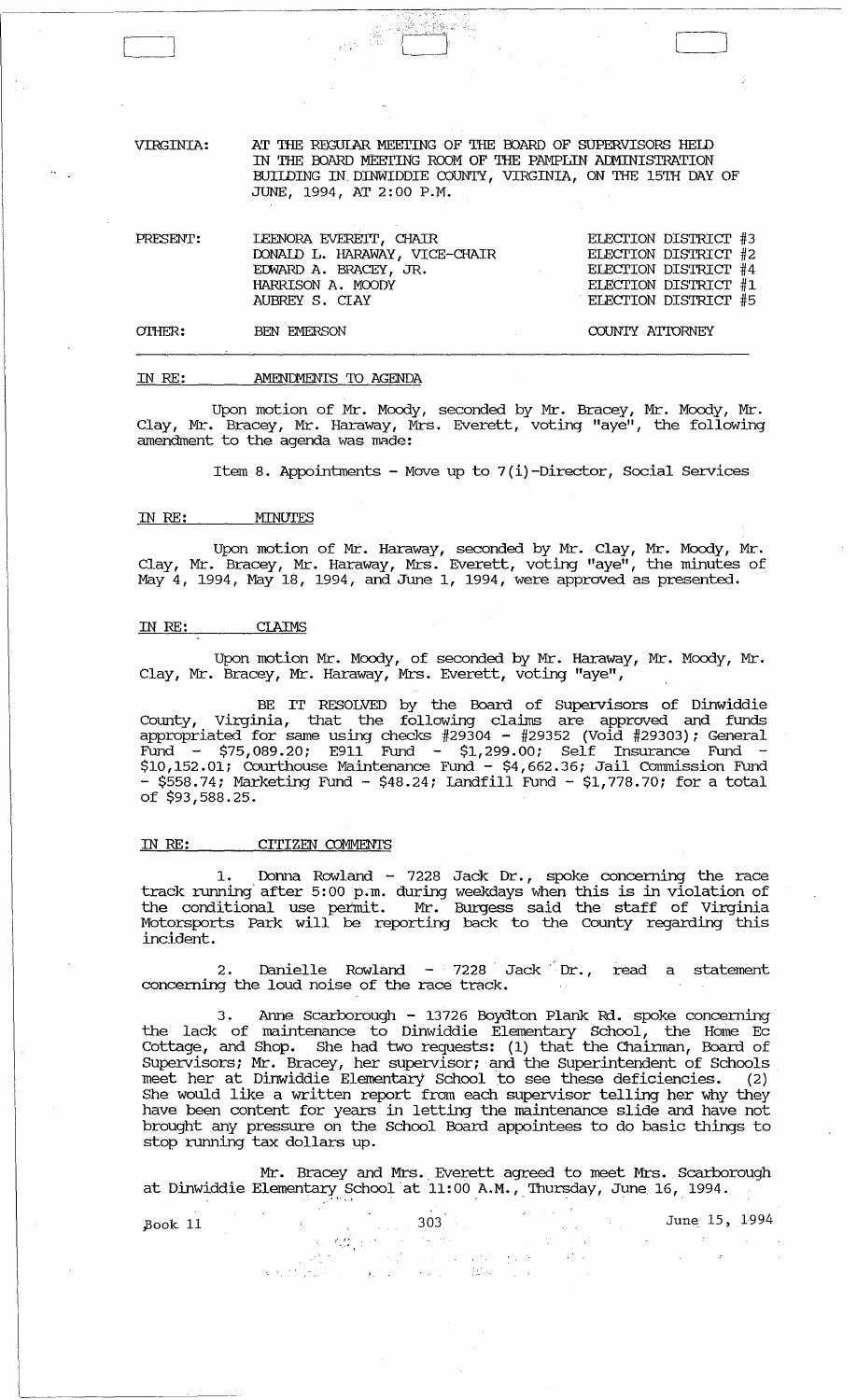4. Christine Avery, 7230 Jack Dr., voiced concern about the race track's violation of hours and. the study on the effect of sound barriers which could take as long as November to complete the study.

5. Robert Ragsdale, 8511 Boydton Plank Rd., requested notification of ten working days prior to a Planning comuission meeting regarding zoning issues. He also commented on the excessive noise level of the race track.

6. Ham Avery, 7230 Jack Dr., read a statement concerning the noise of the racetrack and the need for a sound barrier.

7. Amanda Avery, 7230 Jack Dr., a stUdent at Dinwiddie Middle School, agreed on the poor conditions of Dinwiddie Elementary School and the Middle School. She also commented on the need for sound barriers on the Picture lake side as she hnd discussed this with her science teacher.

Mr. Burgess reported on the meeting held June 13, 1994, at Virginia Motorsports Park (VMP) with six citizens, several Planning comuissioners, and representatives of the race track. Some of the issues discussed were a noise study consultant, as well as a a trip to Englishtown, NT to see how their noise barriers work. At the Planning Commission meeting of June 14, 1994, as a temporary effort, it was agreed that straw bales are going to be put along the track for noise absorption.

Mr. Wayne Knox, Director of Planning, reviewed the five conditions the Planning Commission presented to VMP at their meeting of June 14, 1994. He stated they are working for the betterment of the County to find the middle ground.

#### IN RE: VIRGINIA DEPARTMENT OF TRANSPORTATION - REPORT

Mr. R. H. Reekes, Resident Engineer, reported on the following:

1. Rt. 647, Nash Road, the bridge over stony Creek, receiving comments for a Public Hearing

2. The 94-95 Fiscal Budget will be presented at the July 6, 1994, 7:30 p.m. meeting to receive comments.

'Ihe Board made the following requests:

1. Mr. Bracey requested help with the continuing problem on Rt. 619. Mr. Reekes stated he and two others had been to Rt. 619 and could not pinpoint the problem and requested that Mr. Bracey and some citizens meet with him at the site. Mr. Reekes and Mr. Bracey will meet Monday, June 20, 1994, 8:00 a.m.

2. Mr. Bracey inquired about the guard rails at stony Creek on Old Stage Rd. Mr. Reekes advised the contractor's bid was too high and the job is being put out on bid to get competitive prices.

3. Mr. Haraway requested additional signs be erected to warn drivers of the dangerous curve on Rt. 601 approximately .2 mile before Rt. 600.

4. Mrs. Everett inquired about the No U Turn condition at Rt. 226 and 460. Mr. Reekes stated they have asked for another look at this situation but has not received an answer to date.

5. Mrs. Everett inquired about reflectors being erected on Sterling Rd. when making a left-hand turn off of Rt. 1.

6. Mrs. Everett asked about the status of the Restricted Truck Traffic on Franklin and Sunset. Mr. Reekes stated it should be going before their Board this month and all the petitions are favorable.

 $\sim$  .

IN RE: COMMISSIONER OF THE REVENUE - REPORT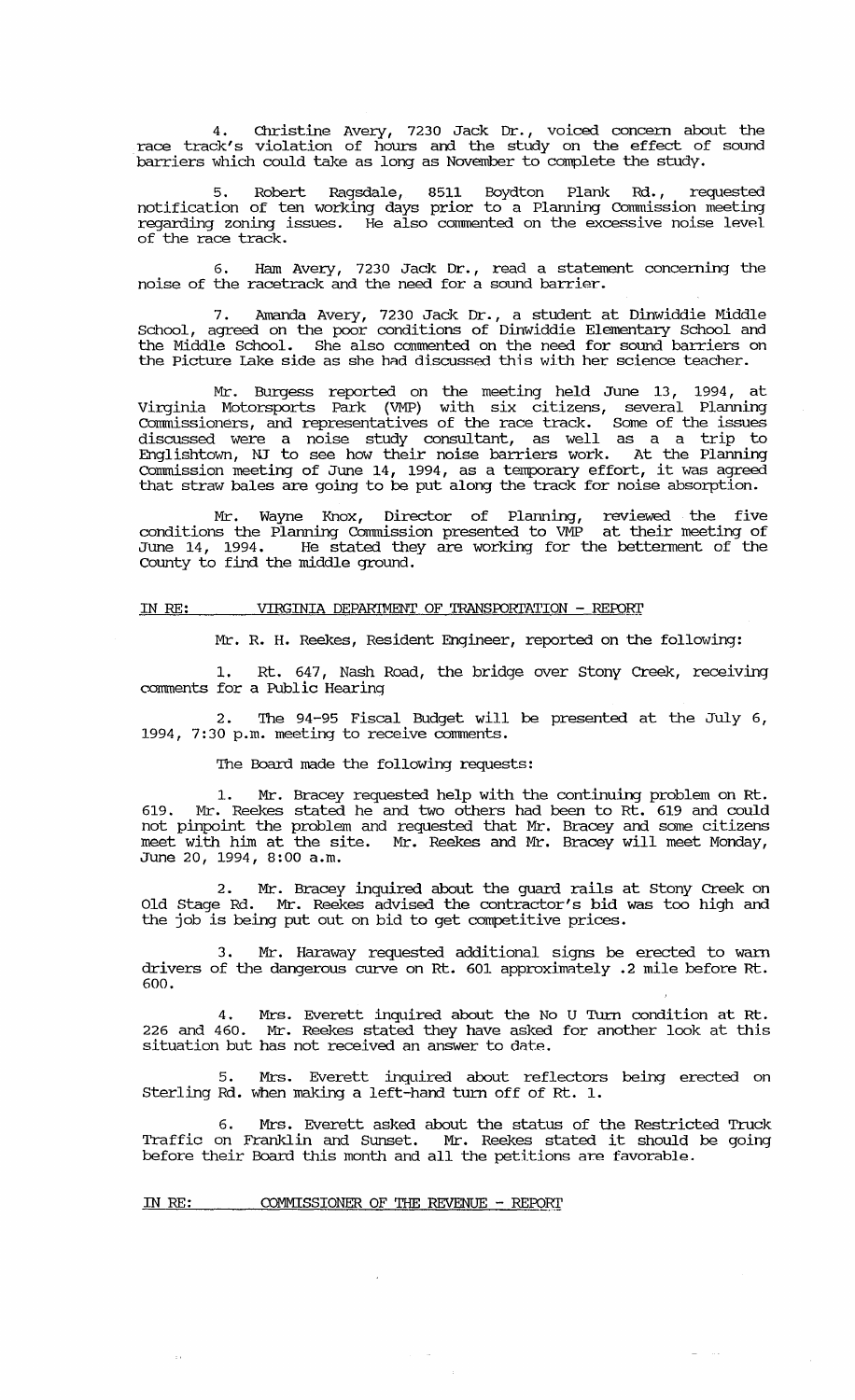Mrs. Deborah Marston, Commissioner of the Revenue, was not present. 大学的过去式

: ~ I

]

#### IN RE: TREASURER - REFORI'

Mr. William Jones, Treasurer, submitted his reports for the month of May, 1994.

#### IN RE: COMMONWEALIH'S ATTORNEY - REPORT

**大学 大学 大学 大学 大学 大学 あいまくらい あいまくらい かいしゃく かいしゃく かいしゃく かいしゃく かいしゃく かいしゃく かいしゃく かいしゃく かいしゃく かいしゃく かいしゃく かいしゃく かいしゃく かいしゃく かいしゃくん かいしゃくん かいしゃくん かいしゃくん かいしゃくん かいしゃくん** 

Mr. T. O. Rainey, III, Commonwealth Attorney, was not present.

#### IN RE: SHERIFF - REFORI'

Mr. B. M. Heath, Sheriff, or a representative, was not present. The Chairman asked if a maintenance contract had been reviewed for the pagers for the Magistrates. To date, the pagers have not been received.

"

#### IN RE: BUIIDING INSPECTOR - REPORT

Mr. Dwayne Abernathy, Building Inspector, submitted his report for the month of May, 1994.

#### IN RE: ANIMAL WARDEN - REPORT

Mr. John Mellick, Animal Warden, submitted his report for the month of May, 1994.

### IN RE: MICRO-CHIP IMPLANT - ANIMAL WARDEN

Mrs. Everett asked if the Board was ready to take action on the Micro-Chip identification program presented the previous two months. This is a pennanent insertion of a rice grain size micro-chip between the shoulder blades of the animal. The chip is read with a scanner, which has been provided at no cost to the county. Mrs. Everett stated Mr. Jim Godwin, President of the SPCA, advised most of the shelters in the Tri-city area are going to this program, and once implemented, it is helpful in making positive identification of the animal if they are snatched, in dog biting cases, and livestock claims. Mr. Mellick stated it benefited their department in the law enforcement of the spay/neutering law and assists in returning lost'animals back to the owner.

Upon motion of Mr.' Moody, seconded 'by Mr. Haraway, Mr. Moody, Mr. Haraway, Mrs. Everett voting "aye"; Mr. Clay, Mr. Bracey voting "nay", the Animal Wardens are authorized to implement, on a voluntary basis, the Micro-chip Implant Identification Program for an additional \$6.00 aver and above the  $$10.00$  adoption fee.

### IN RE: DIRECTOR OF PLANNING - REPORT

Board.

# Mr. Wayne Knox, Director of Planning, provided his report to the

 $\label{eq:10} \frac{\partial \mathcal{L}_{\mathcal{D}}}{\partial \mathcal{L}_{\mathcal{D}}}\left( \frac{\partial \mathcal{L}_{\mathcal{D}}}{\partial \mathcal{L}_{\mathcal{D}}}\right)$ 

 $\sim$  2  $\sim$   $\sim$ 

#### IN RE: ACCEPTANCE OF HOME FUNDS

Mr. Knox advised the County is eligible for approximately \$200,000 of HOME money,' which is used for indoor plumbing rehab. This money has been approved for the CoUnty for 'county-wide distribution over a three year period for those who are eligible.

Upon motion of Mr. Bracey, seconded by Mr. Harrison, Mr. Moody, Mr. Clay, Mr. Bracey, Mr. Haraway, Mrs. Everett voting "aye", the County is authorized to accept the \$200,000 of HOME money to be used for. jndnor. plumbing rehabilitation needs for eligible county residents.

| Book 11 |  |  |      |  |  | June 15, 1994 |  |
|---------|--|--|------|--|--|---------------|--|
|         |  |  | -304 |  |  |               |  |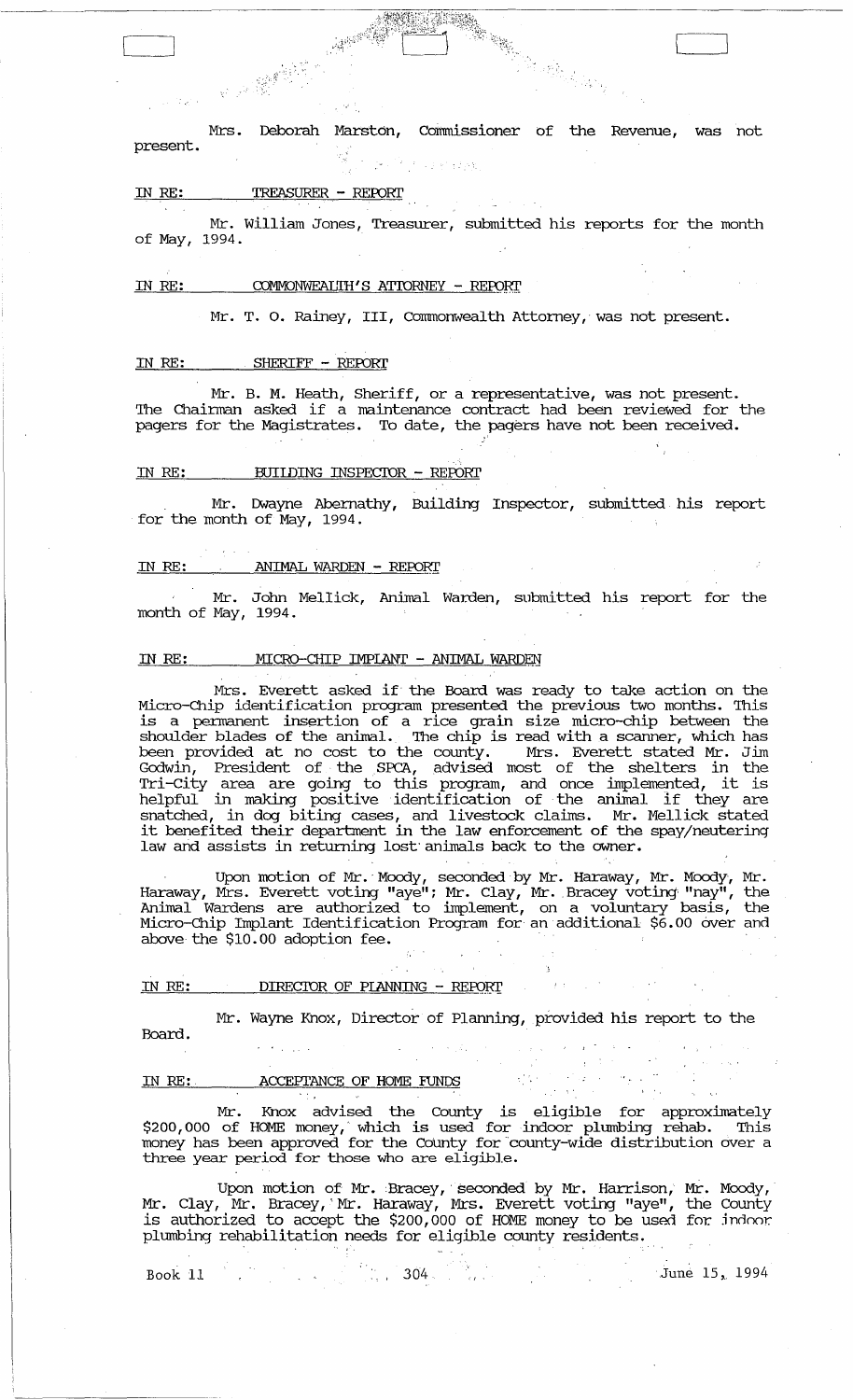$\overline{\mathsf{X}}$ Mrs. Peggy McElveen, Chainnan, Dinwiddie Policy and Management Team requested the board appoint Deputy Roy Hodges to the Dinwiddie County Policy and Management Team. The Team recognized the critical need to have a representative of the Sheriff's Department as an official member of the Team.

Upon motion of Mr. Bracey, seconded by Mr. Moody, Mr. Moody, Mr. Clay, Mr. Bracey, Mr. Haraway, Mrs. Everett, voting "aye",

BE IT RESOLVED by the Board of supervisors of Dinwiddie county, Virginia, that Deputy Sheriff J. Roy Hodges is hereby appointed to the Dinwiddie County Policy and Management team, effective July 1, 1994.

#### IN RE: APPOINTMENT - SOCIAL SERVICES BOARD

Mr. Moody advised Mrs. Mary Elizabeth Wynn wished to withdraw her name from the School Board appointment list and Mr. Moody felt she would make a very good candidate for the Social Services Board. If accepted, Mrs. Wynn would succeed Tyrone Coleman.

Upon motion of Mr. Moody, seconded by Mr. Haraway, Mr. Moody, Mr. Clay, Mr. Bracey, Mr. Haraway, Ms. Everett voting "aye",

BE IT RESOLVED by the Board of SUpervisors of Dinwiddie County, Virginia, that Mrs. Mary Elizabeth Wynn is hereby appointed to the Social Services Board to represent Election District #1 for a term of four years, expiring June 30, 1998.

#### IN RE: SUPERINTENDENT OF SCHOOLS - REPORT

Dr. T. H. Gaul, Superintendent of Schools, expects to have a surplus this year which would be applied to a number of projects. He advised summer school enrollment has between 300-400 students pre-registered. The state is reimbursing \$213.00 per student and the local expenditures will be nil. He also stated the School Board is working on a solution to the problem of over aged students at the Middle School.

Mrs. Everett asked and Dr. representative would meet with them Dinwiddie Elementary School to look at school as earlier mentioned. Gaul advised that he or a Thursday morning, June 16, at the maintenance problems of thnt

Mr. Bracey advised he had received numerous complaints from citizens concerning the High School Yearbook, particularly the mnnerous miSspelled words and overall poor quality which leaves a bad reflection on the Dinwiddie County High School staff. Dr. Gaul assured the Board it would not happen again and corrective action has been taken for next year.

#### IN RE:  $OYCS - APPROPRIATION OF FUNDS$

Mrs. Diane Galbreath, Office on Youth and Community Services, advised additional monies had been received from the Department of Youtn and Family Services for the FY 93-94 year.

Upon motion of Mr. Moody, seconded by Mr. Haraway, Mr. Moody, Mr. Clay, Mr. Bracey, Mr. Haraway, Mrs. Everett, voting "aye",

BE IT RESOLVED by the Board of Supervisors of Dinwiddie County, Virginia, that the Office on Youth and community Services FY 93-94 budget be amended to reflect an additional appropriation of \$1,388.00 received from the Department of Youth and Family Services.

#### IN RE: APPOINIMENT - SCHOOL BOARD

 $\bar{\omega}$  $\sim$   $\sim$   $_{\rm H}$  Mr. Aubrey Clay read the following conflict of interest statement:

 $e^{x-a^x}$ 

 $64^{\circ}$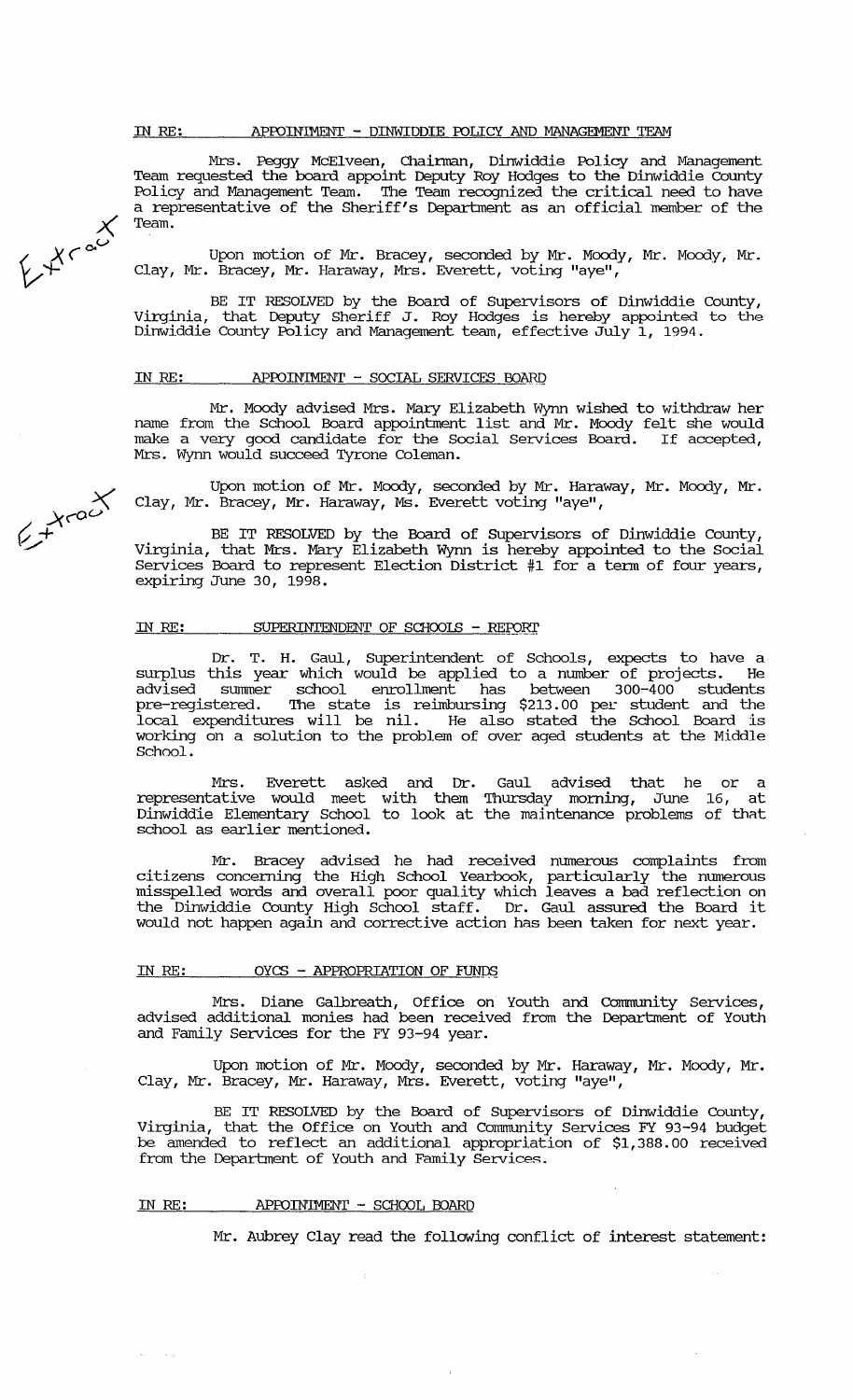I, Aubrey S. Clay, "In accordance with section 2. 1-639-14, paragraph (g) of the Code of Virginia, I wish to disclose that my wife (Ann Clay) is employed by the Dinwiddie County School system. Employment of my wife occurred several years prior to my election to the Board of SUpervisors and the results of any decision by this Board.will affect my wife to no greater or less extent than other teachers with similar credentials and experiences. Therefore, I feel that I am able to participate in the actions of the Board concerning the School Board appointment effectively, fairly and in the public interest.

Tille

Mr. Edward A. Bracey, Jr., read the following conflict of interest statement:

I, Edward A. Bracey, Jr., "In accordance with Section 2.1-639-14, paragraph (g) of the Code of Virginia, I wish to disclose that my wife (Bernice Bracey) 1S employed by the Dinwiddie County School system. Employment of my wife occurred several years prior to my election to the Board of Supervisors and the results of any decision by this Board will affect my wife to no greater or less extent than other teachers with similar credentials and experiences. Therefore, I feel that I am able to participate in the actions of the Board concerning the School Board appointment effectively, fairly and in the public interest.

Upon motion of Mr. Moody, seconded by Mr. Haraway, Mr. Moody, Mr. Clay, Mr. Bracey, Mr. Haraway, Ms. Everett voting "aye",

BE IT RESOLVED BY THE Board of Supervisors of Dinwiddie County, Virginia, that Mr. James C. Maitland, Sr. is hereby appomted to the School Board to represent Election District #1 and succeed Mr. Ray Hanks, for the term of 18 months, expiring December 31, 1995.

#### IN RE: RECREATION - REFDRI'

Mr. Tony Rinaldi, Recreation Director, submitted his report for May, 1994.

# IN RE: BASKETBALL COURIS

Upon motion of Mr. Haraway, seconded by Mr. Moody, Mr. Moody, 'Mr. Clay, Mr. Bracey, Mr. Haraway, Mrs. Everett, voting "aye", the Recreation Department is authorized to proceed with the restoration/construction of outdoor basketball courts at Dmwiddie Elementary, McKenney Elementary, Midway Elementary, and Rohoic Elementary, with a cost not to exceed \$6,000.00 to be appropriated from the General Fund.

#### IN RE: PURCHASE - CAMCORDER

Upon motion of Mr. Haraway, seconded by Mr. Bracey, Mr. Moody, Mr. Clay, Mr. Bracey, Mr. Haraway, Mrs. Everett, votmg "aye", the Recreation Department is authorized to purchase a camcorder, battery pack and carrymg case at a cost not to exceed \$554.97 which will be shared by the Administration, Public Safety, Planning and Recreation Departments.

#### IN RE: PUBLIC SAFETY DIRECTOR

Mr. Dave Nichols, Director of Public Safety, presented his report for May, 1994. Mr. Nichols pomted out the letter from Chesterfield County in reference to the response of EMS mutual aid into Dinwiddi e County, limiting the area they will respond. In the event of a catastrophic emergency, they will provide what help they can offer:

. Ms. Everett stated" that Chief Kenny' Williams, Carson Volunteer Fire Department, advised they were the successful bidder on the salvage utility vehicle.

Mr. Haraway requested a report on the number of county residents that make contributions, to the Ettrick-Matoaca Rescue Squad via United Way.

Book 11 305  $\frac{305}{4}$  June 15, 1994

C Front

 $\begin{bmatrix} 1 & 1 \\ 1 & 1 \end{bmatrix}$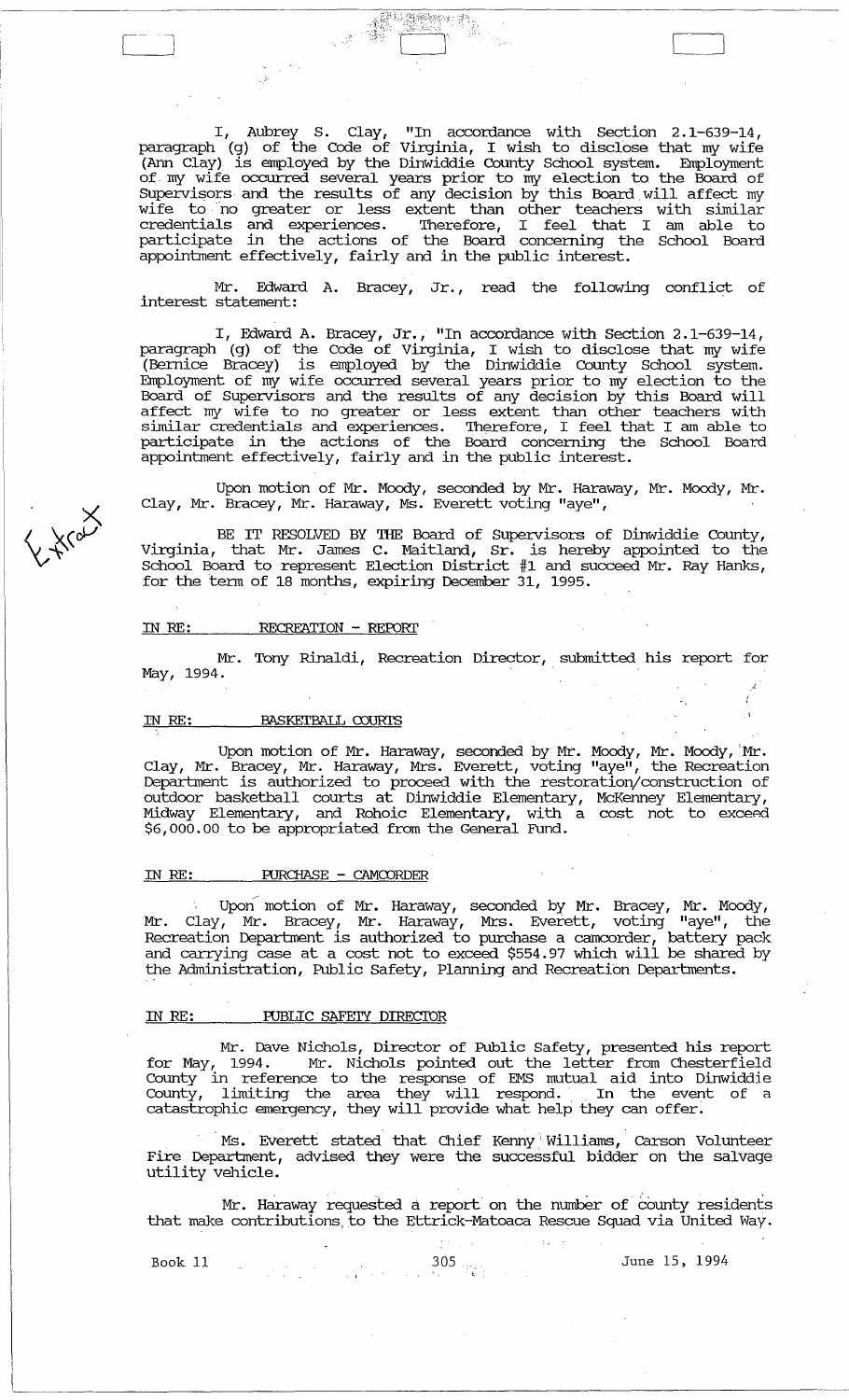#### IN RE: MUIUAL AID AGREEMENT - COUNTY OF SUSSEX

Upon motion of Mr. Bracey, seconded by Mr. Moody, Mr. Moody, Mr. Clay, Mr. Bracey, Mr. Haraway, Mrs. Everett, voting "aye", the County Administrator is authorized to sign the Mutual Aid Agreement between the Counties of Sussex and Dinwiddie. The Public Safety Officer stated he is working on similar agreements with all the surrounding localities which border on Dinwiddie.

#### IN RE: MANNED DUMPSTER SITES - ROHOIC

Upon motion of Mr. Clay, seconded by Mr. Moody, Mr. Moody, Mr.<br>Clay, Mr. Haraway, Mrs. Everett, voting "aye", (Mr. Bracey had left the room), the Director of Waste Management, is authorized to proceed with, on a trial basis, the setting up of a manned site at the Rohoic dumpster site cost approximately \$5,000, and further to advertise for the hiring of two part-time people to man the site; and

BE IT FURIHER RESOLVED by the Board of Supervisors of Dinwiddie County, Virginia that the dumpster sites at Claiborne Road and Olger's Store will be closed.

#### IN RE: PURCHASE OF DUMPSTERS

Upon motion of Mr. Clay, seconded by Mr. Bracey, Mr. Moody, Mr. Clay, Mr. Bracey, Mr. Haraway, Mrs. Everett, voting "aye", the contract for the purchase of  $4/4$  yd. cans (\$390 ea/\$1,560); 12/6 yard cans (\$470 ea/\$5,640) and 2/20  $\gamma$  and cans (\$2,535 ea/\$5,070), totalling \$12,270 was awarded to Lewis Steel.

#### IN RE: COUNTY ATTORNEY - REPORT

Mr. Ben Emerson, County Attorney, was present but had nothing to report.

#### IN RE: GENERAL DISTRICT COURT - FURCHASE OF EQUIPMENT

Mrs. Donna W. Brockwell, Clerk, General District Court, appeared to request authorization to purchase two calculators, a FAX machine, installation of telephone line for the FAX machine, and three credit card machines, for a total amount of \$2,572.28, from funds available within her 1993-94 budget.

Mrs. Ralph, Assistant County Administrator, brought to the Board's attention that this was another mandate handed down by the State without any funds being appropriated. Fortunately, Ms. Brockwell had enough money in her budget to cover these purchases. Mrs. Brockwell reported collection fees from January - May for Courthouse Maintenance Fees were \$7,535.00.

Upon motion of Mr. Clay, seconded by Mr. Bracey, Mr. Moody, Mr.<br>Clay, Mr. Bracey, Mr. Haraway, Mrs. Everett, voting "aye", the General District Court is authorized to purchase a FAX machine with telephone line, two calculators, and three credit card machines, not to exceed \$2,572.28, with funds to be reappropriated to the 1994-95 budget if necessary.

#### IN RE: COUNTY/VACO SHARE - VIRGINIA POWER

Upon motion of Mr. Haraway, seconded by Mr. Moody, Mr. Moody, Mr. Bracey, Mr. Haraway, Mrs. Everett, voting "aye", Mr. Clay, voting "nay", the County is authorized to pay its prorata share of the costs associated with negotiations totalling \$362.00 to Virginia Association of Counties for the 1994 Virginia Electric Power Co. Assessments.

IN RE: COUNTY ADMINISTRATOR COMMENTS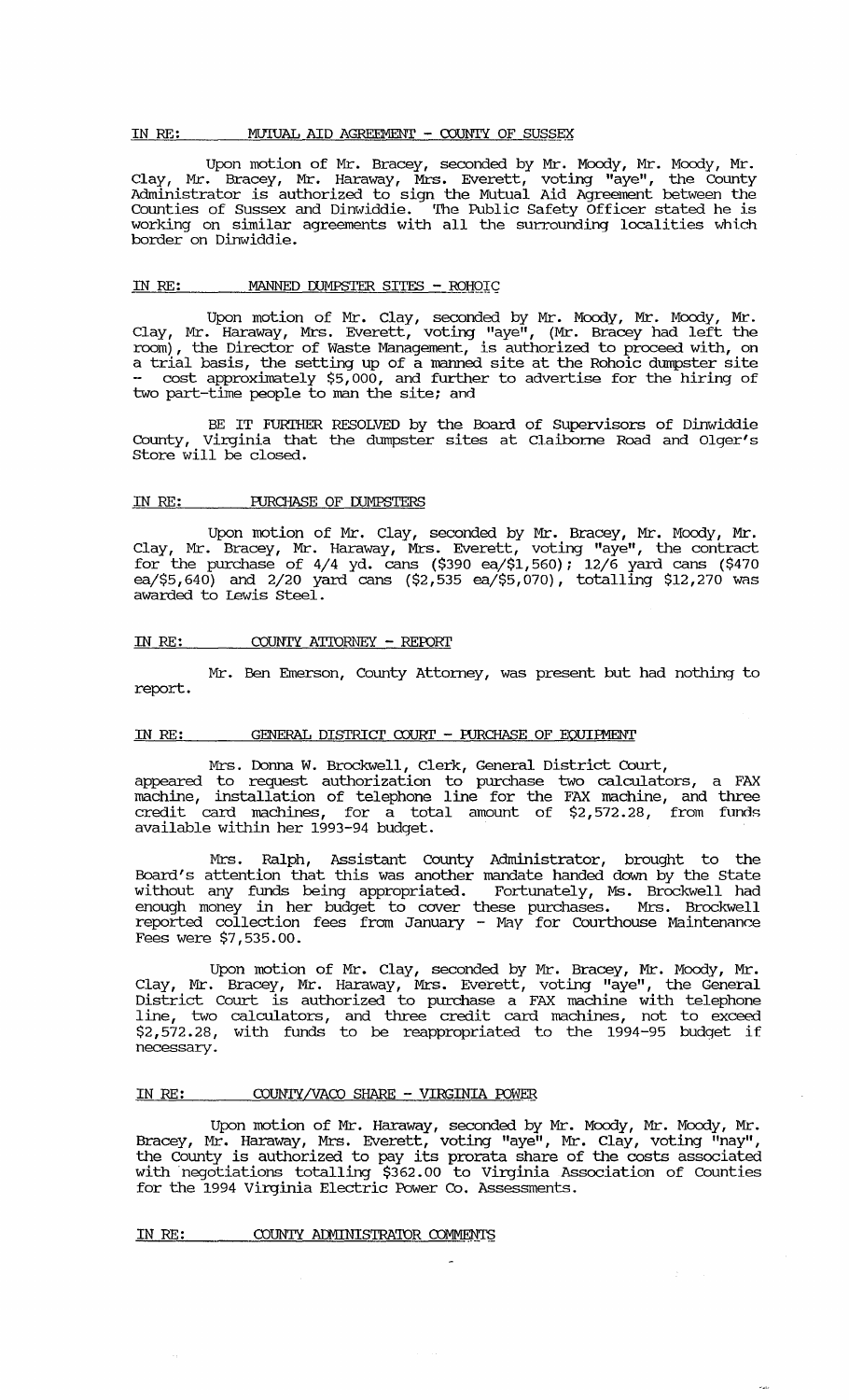Mr. Burgess, COlmty Administrator, announced that Pamplin Park Opening ceremonies will be Saturday, June 18, at 11: 00 a. m.

细小脑

<u> Francisco (</u>

IN RE: BOARD MEMBER COMMENTS

1. Mr. Moody - Would like a resolution or letter drafted to Mr. Ray Hanks for serving on the school Board and Aubrey Pennington for serving on the Social Services Board.

2. Mr. Clay - Requested the County Attorney draft an ordinance, if one is not on the books, to have election posters removed within ten days after the electioh.

3. Mr. Bracey - Pop Wilson's Store (Corner of White Oak Rd and Boydton Plank Rd) is becoming a problem again with junk cars and trash. Before others start popping up, he would like these issues addressed. .

Mr. Bracey requested that whenever a County employee is requested by the Board to do an assigrnnent; that this request is to be put in writing so there will be an understanding as to what is being requested.

4 . Mrs. Everett stated she was contacted by a resident concerned that the Rohoic Library station has no handicap access. There is also a need to look at the Dinwiddie and McKenney stations.

Mrs. Everett stated the West Petersburg Drill Team will be competing· in national competition in Chicago and has requested financial assistance from the Board. Mrs. Everett advised them there was no financial assistance available; however, she felt a resolution could be adopted commending them for their awards and accomplishments ..

#### IN RE: **ADJOURNMENT**

Upon motion of Mr. Moody, seconded by Mr. Clay, Mr. Moody, Mr . Clay, Mr. Bracey, Mrs. Everett, voting "aye", (Mr. Haraway left at 5: 00 p.m.) the meeting adjourned at 5:10 p.m.

LeeNora Everett Chair, Board of supervisors

ATTEST: Charles W. Burgess, Jr, County Administrator

/bds

. ,

. As  $\leq$ i gy Book 11 306 June 15, 1994

 $\mathcal{C}_{\mathcal{A}}$  .  $\mathcal{P}^{\pi}_{\mathcal{A}}$  , where